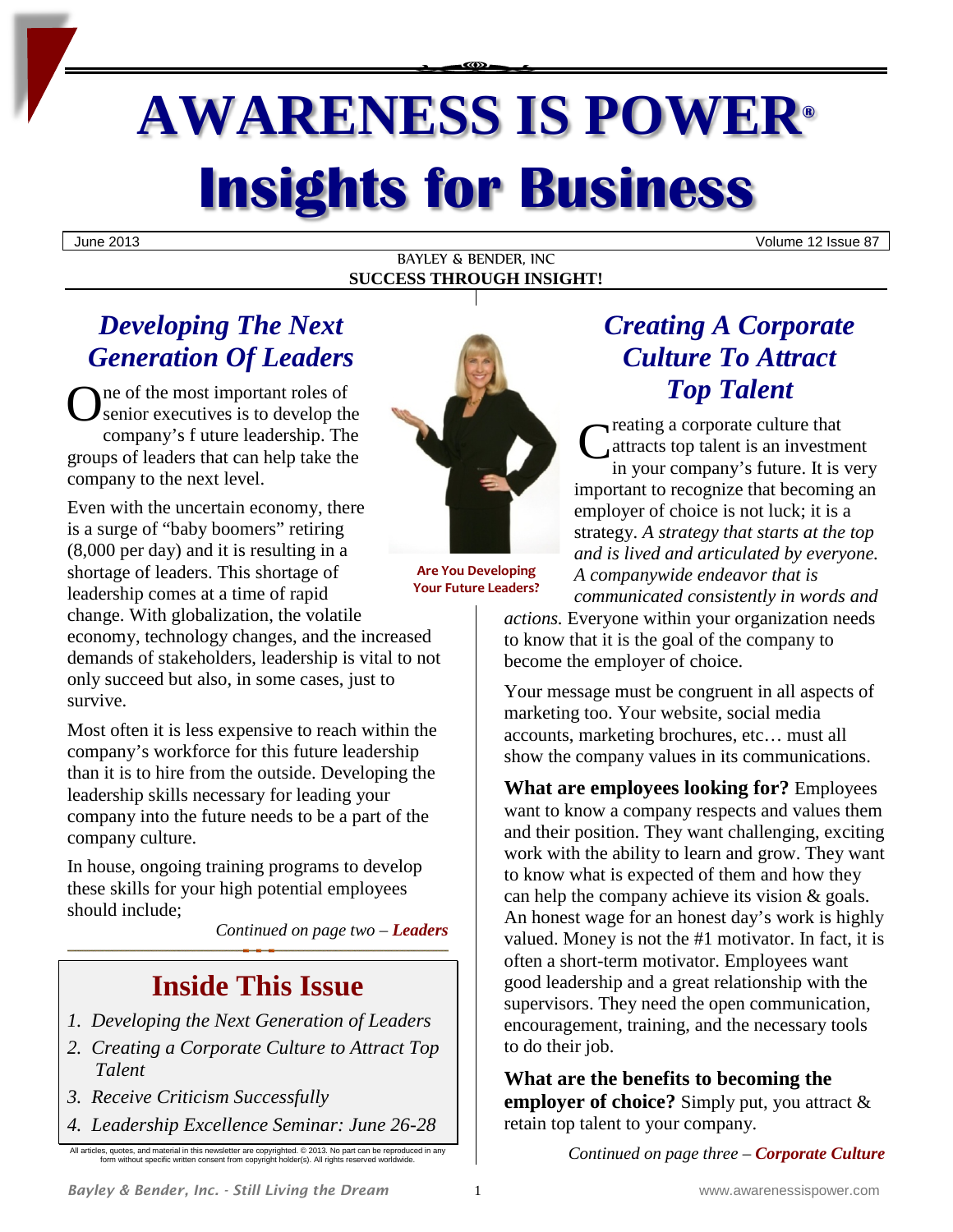#### *Continued from page one – Leaders*

assessments, communication training, leadership skills development programs, mentoring, management training, coaching, and goal setting.

**Assessments:** Use assessments and profiles to identify behaviors, motivators, competencies, emotional intelligences, and acumen. Once identified via assessments, we can better understand the how, why, will, and potential of your employees. Assessments are great tools for selection, retention, development, and putting people in the correct positions

within your company.

#### **Communication training:**

Open communication helps create trust and allows everyone to know what needs to be done, where the company is going, what part they play in the company's success, and to



eliminate any hidden agendas. DISC assessment training is a powerful communication tool that will open the door to effective communication.

**Leadership development skills:** Identifying the current skills of each person, their strengths & weaknesses, and creating a multi session program to develop and enhance the needed skills; aligning with the company's mission, goals, and direction.

**Mentoring:** A mentor is more than an advisor. A mentor will get you up to speed faster and more efficiently than you can by yourself or through trial and error. A mentor will help you understand how the company works and provide you with wisdom, knowledge, support, respect, skills, and coaching. Your mentoring program should be between a high performing veteran and highpotential leader.

**Coaching:** Similar to mentoring as to offer guidance & advice. A coach will help to keep you on track with a specific goal or desired result. A coach will help you identify personal & professional strengths & areas for improvement. Your coach will challenge the status quo and help you find answers to facilitate growth and to discover possible new ways of doing things.

The most effective coaching is performed by an outside professional who is highly trained

*Continued on next column –*

in the art of coaching and can help the future leader meet specific goals in a specific period while aligning with the company's vision & values.

**Management training:** Prepare managers on how to develop skills and style to be more effective in building and directing their subordinates to higher levels of performance within a focused work environment. This important role often goes untrained, yet it is vital to inspire, motivate, and help your team thrive within the company.

**Goal setting:** Teaching future leaders the art of goal setting and goal achievement is paramount. Goals should be **S**pecific, **M**easureable, **A**ttainable, **R**ealistic, and **T**ime-targeted (S.M.A.R.T.). By making sure each goal meets these criteria, you provide a clear expectation of progress and performance. Having participants involved in the goal setting process will increase commitment of the expected outcome and help them understand how the goals align with the overall company's goals.

Having a formalized leadership development program in place can help in the retention of top talent as well as attract top talent to your company; giving you the edge over your competition.  $\blacklozenge$ 

*If you have any questions about this article, or how we can help in creating your next generation of leaders, contact us today!*

~ Written by Gary Sorrell, Sorrell Associates, LLC. Copyright protected worldwide. All rights reserved.

*"Leadership is a potent combination of strategy and character. But if you must be without one, be without the strategy."* ~ Norman Schwarzkopf



deserving causes for june

## **National Headache Awareness Week**

**The National Headache Foundation** is a non-profit



organization dedicated to educating headache **EXPALATE Sufferers and healthcare** professionals about headache causes and treatments.

Read more about the... [National Headache Foundation](http://www.headaches.org/)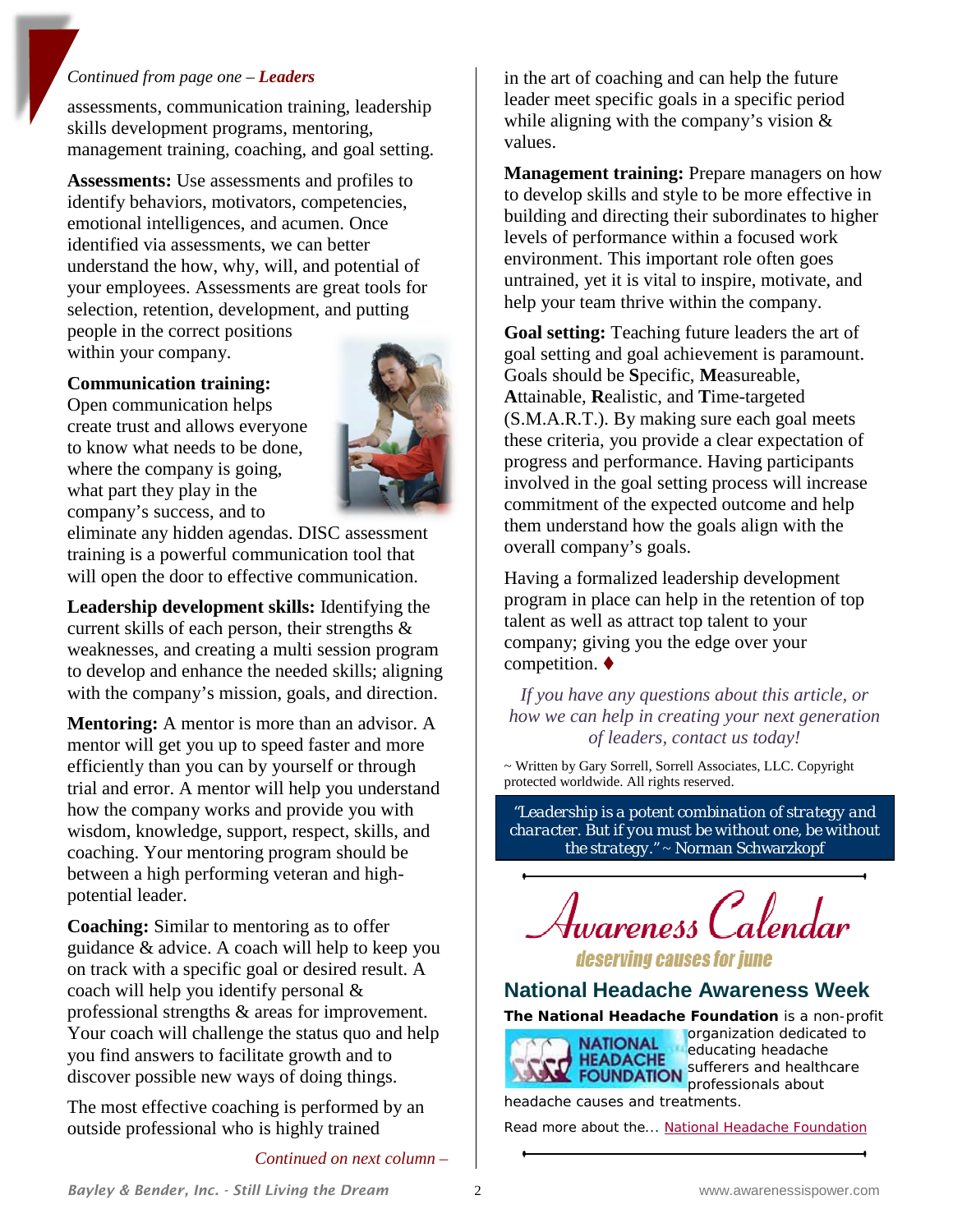#### *Continued from page three – Corporate Culture*

This means increased productivity, highly motivated and committed employees, a happier work environment, lower turnover, less absenteeism, and better customer relations. In a time when top talent is hard to find, you will have them finding you.

## **What can you do to become the employer of choice?**

First, commit to making it a top priority for the entire company. This needs to be a well thought out strategy with goals



clearly defined and communicated to all employees. Everyone needs to be accountable and encouraged/supported in this endeavor. This well-defined corporate culture tells existing and future employees what to expect and how to succeed in your company.

Creating a positive corporate culture will help you become the employer of choice. You will attract & retain top talent, have a happier and optimistic workplace, and a work environment that will directly increase your bottom line. It is worth the investment!  $\blacklozenge$ 

*If you have any questions about this article, or how we can help you create a positive corporate culture, contact us today!*

~ Written by Gary Sorrell, Sorrell Associates, LLC. Copyright protected worldwide. All rights reserved.

# *Receive Criticism Successfully*

To receive criticism effectively, try these techniques:

 $\checkmark$  *Put your shields up*. Immediately picture a protective shield surrounding you before you react. This buys you a few seconds to examine your critic's intentions. Should you explore the criticism

further as a possible way to grow professionally? Or should you dismiss it as only a hurtful message?



 *Act like a coffee filter*. If you explore the criticism further, you need to strain out the emotional grounds — the critics

fear or anger — from the facts. This allows you to respond only to the useful information and not the critic's emotions.

- *Pretend you're Sherlock Holmes*. Don't rest until you get all the pieces of the criticism mystery. Ask for specifics. Example: "When you said the report was incomplete, exactly what did you mean?"
- *Say "You're right."* It's a lot easier to say than "I'm wrong." And these few words pour water on the potential blaze of a heated discussion.

Source: Mel Ann Coley, Coley Training and Development, 3830 Burning Tree Lane, Garland, TX 75042



#### **The IRS Has a 'Continuity Plan' in Place for How to Collect Taxes after a Nuclear Attack**

Even a nuclear war won't get you out of paying your taxes or keep the Internal Revenue Service from coming after you. Since the 1960s, the U.S. Treasury Department has had an Internal Revenue Manual, guiding IRS employees on how to function in the event of wars, natural disasters, pandemic influenza, terrorist attacks and even nuclear explosions.

According to the manual, the agency would expect to resume assessing and collecting taxes within 30 days of the attack/emergency. Several proposals of guidelines are in place, depending on the situation, that include cash grants to survivors, the government paying off outstanding bank loans and mortgages, the government buying assets destroyed in the attack and abandoning the existing tax policies for new ones that will fund the rebuilding process.

Source: www.todayifoundout.com

*"A meeting is an event at which the minutes are kept and the hours are lost."* ~ Unknown